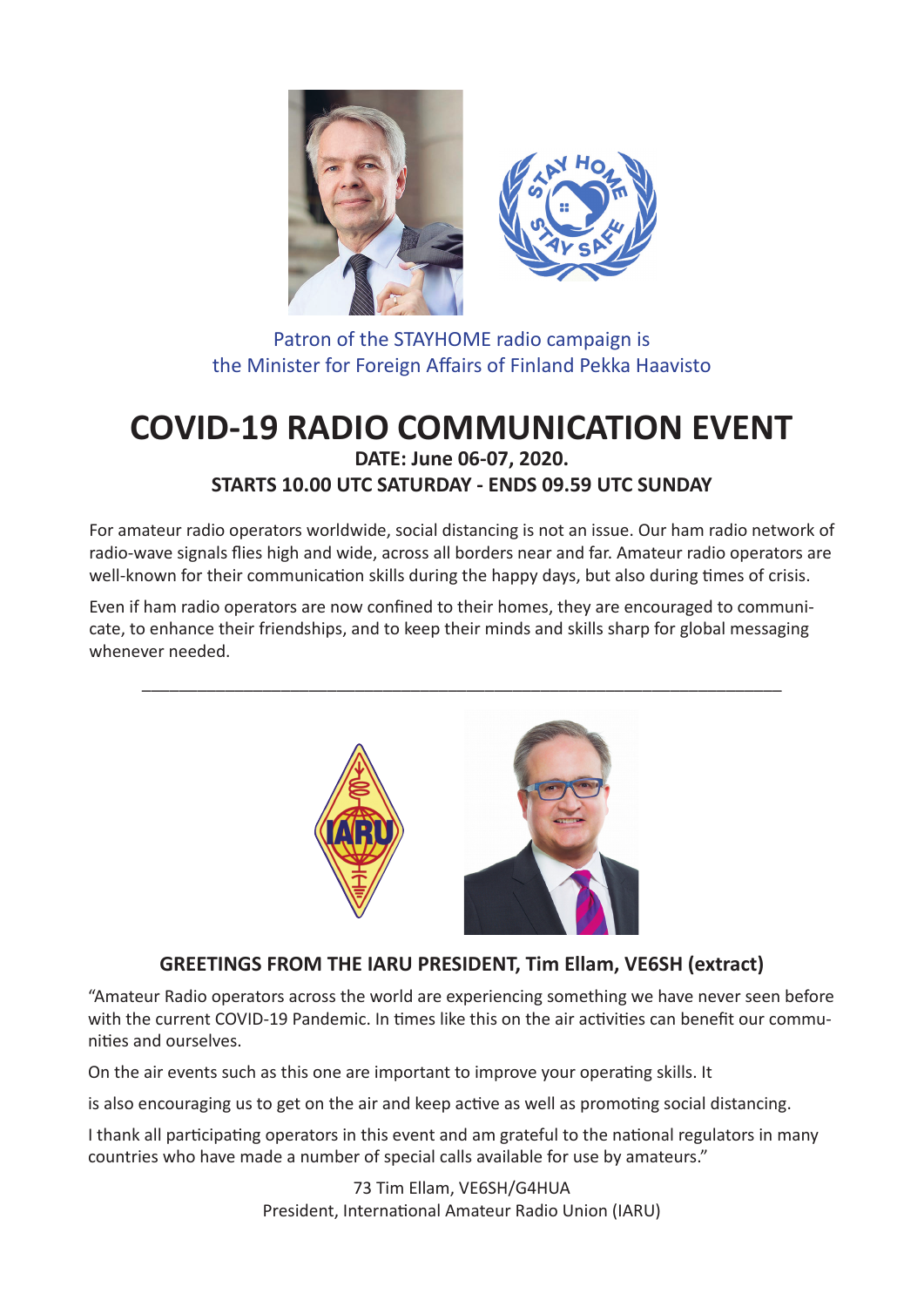# **OBJECTIVE OF THE EVENT:**

*To bring this global group of some 3 million radio amateurs together, to have them greet each other, and to enhance their sense of global companionship. The format*  of this event is similar to that used in their competitive events, and the best efforts *are also recognized with an appropriate award program.*



**The Finnish Amateur Radio League, (SRAL) in cooperation with Araucaria DX Group (ADXG) of Brazil and Radio Arcala, OH8X of Finland invite you cordially to join them in to a global special event featuring their STAYHOME campaign and its radio**  activity as follows:

**TIME PERIOD:** 06-07 June, 2020, 10.00 UTC Saturday – 09.59 UTC Sunday

**BANDS:** 80, 40, 20, 15, 10 meters

**MODES:** CW, SSB, DIGITAL (FT4/FT8 only)

## **STATION CATEGORIES:**

1) STAYHOME stations. The suffix must be STAYHOME.

A suffix such as STAY, HOME, or STAYHOM may be used in case STAYHOME cannot be issued by the local telecom authorities. The following call signs are also accepted: 5W1STAYSAFE and W2I/STAYHOME

2) NON-STAYHOME stations: All other stations with their regular suffix.

# **OPERATOR AND MODE CATEGORIES:**

1) Single operator, both in STAYHOME and NON-STAYHOME categories:

A: Single mode CW, or SSB, or Digital

B: Multi mode CW/SSB/Digital

2) Team category, of up to three (3) same STAYHOME stations; each on a single mode, using the same call sign. Stations can be in multiple locations and multiple operators are allowed at each station assuming they honor the local distancing recommendations.

3) All participants must operate within the power limits and other conditions corresponding to their license in their respective country.

**SUGGESTED CALL:** Please use CQ STAYHOME (SSB) and TEST SH (CW) because there are other contests going on at the same time

**EXCHANGE:** 59(9) and the AGE (years) of the operator. Ladies can use 00.

If you do not want to tell your age, please use 99.

**QSO-MAKING ASSISTANCE:** DX-Cluster and Reverse Beacon Network are permitted.

Self-spotting is not allowed. Remotely operated stations are allowed.